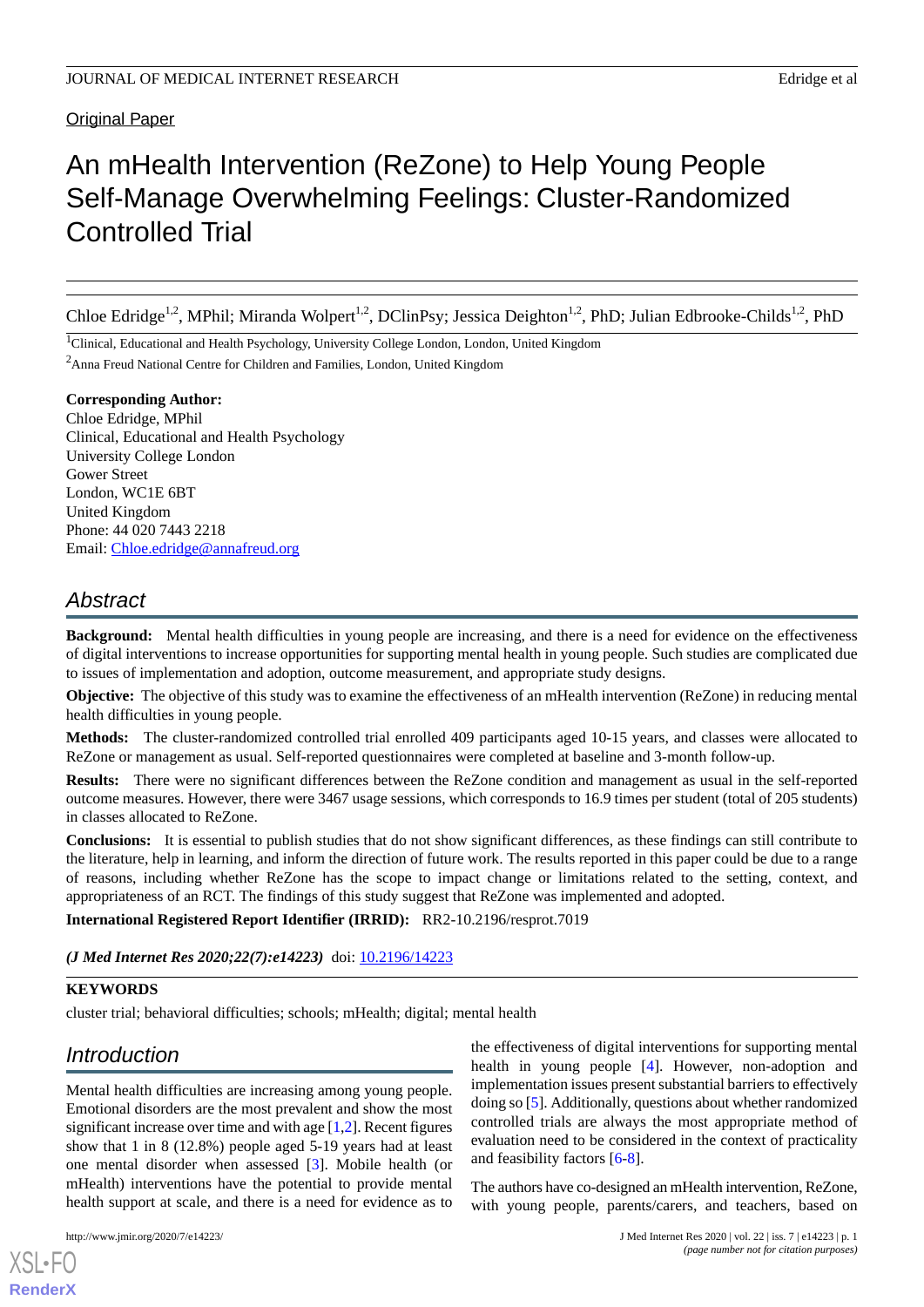#### JOURNAL OF MEDICAL INTERNET RESEARCH Education of the state of all the state of all the state of all the state of all the state of all the state of all the state of all the state of all the state of all the state of all th

cognitive behavioral therapy (CBT), mindfulness, and attention bias modification training (ABMT). This short paper will report the findings from a cluster randomized controlled trial (RCT) to test the hypothesis that young people in classes receiving ReZone have fewer behavioral difficulties than young people in classes receiving management as usual. Full details on the methods and development are reported in the protocol [\[9](#page-4-7)] and implementation paper [[10\]](#page-4-8).

## *Methods*

#### **Participants and Procedure**

<span id="page-1-0"></span>A total of 49 classes were recruited (27 mainstream, 22 alternative provision), resulting in a sample of 409 students (mean age 10.9, SD 1.44 years; 56% male; [Table 1](#page-1-0)). Schools

were recruited via newsletters and events published in our Schools in Mind network. Participants were enrolled from 12 mainstream primary schools (307 students) and 11 secondary alternative provision schools (103 students). A total of 66 people were lost to follow-up, resulting in an attrition rate of 16%. All students (aged 10-15 years) in schools taking part in the project were eligible to participate. Classes were randomized using a true random number generator in blocks of two by an independent trials unit, to management as usual or ReZone stratified by school type (alternative provision vs. mainstream) after classes were recruited and baseline measures assessed. Ethical approval was received from University College London (UCL) Research Ethics Committee (number: 7969/001). The present research is reported in line with CONSORT guidelines [[11\]](#page-4-9).

**Table 1.** Demographic characteristics and evaluation statistics.

| Demographics                       | Overall    | Mainstream primary |              | Alternative provision |            |              |           |
|------------------------------------|------------|--------------------|--------------|-----------------------|------------|--------------|-----------|
|                                    |            | Control            | Intervention | $P$ value             | Control    | Intervention | $P$ value |
| Age (years), mean (SD)             | 10.9(1.44) | 10.25(0.43)        | 10.28(0.45)  | .53                   | 13.6(1.48) | 12.3(1.45)   | < 0.001   |
| Male, $n$ $(\%)$                   | 227(56)    | 69 (43.9)          | 75(50.3)     | .22                   | 38 (80.9)  | 45(80.4)     | .90       |
| Ethnicity, $n$ $(\frac{9}{6})$     |            |                    |              | .74                   |            |              | .90       |
| White                              | 247(60)    | 98 (62.4)          | 82 (55.0)    |                       | 31(66.0)   | 36(64.3)     |           |
| Mixed-race                         | 29(7)      | N/A <sup>a</sup>   | 6(4.0)       |                       | 7(14.9)    | 9(16.1)      |           |
| Asian                              | 78 (19)    | 34(21.7)           | 40(26.9)     |                       | 3(6.4)     | 1(1.8)       |           |
| <b>Black</b>                       | 40(10)     | 11(7.0)            | 15(10.1)     |                       | 5(10.6)    | 9(16.1)      |           |
| Other                              | 15(4)      | 5(3.2)             | 5(3.4)       |                       | 7(14.9)    | 1(1.8)       |           |
| Disabled, $n$ $(\%)$               | 28(3.4)    | 2(1.3)             | 2(1.3)       | .99                   | 6(13.0)    | 4(7.3)       | .28       |
| Alternate provision schools, n (%) | 103(25)    | N/A                | N/A          | N/A                   | N/A        | N/A          | N/A       |
| English first language, $n$ $%$ )  | 352 (87)   | N/A                | N/A          | N/A                   | N/A        | N/A          | N/A       |
| Usage, n                           |            |                    |              |                       |            |              |           |
| Happy faces                        | 1169       | N/A                | N/A          | N/A                   | N/A        | N/A          | N/A       |
| Breathing                          | 811        | N/A                | N/A          | N/A                   | N/A        | N/A          | N/A       |
| Game                               | 752        | N/A                | N/A          | N/A                   | N/A        | N/A          | N/A       |
| Stress bucket                      | 404        | N/A                | N/A          | N/A                   | N/A        | N/A          | N/A       |
| Art                                | 225        | N/A                | N/A          | N/A                   | N/A        | N/A          | N/A       |
| Time out                           | 106        | N/A                | N/A          | N/A                   | N/A        | N/A          | N/A       |

 ${}^{a}$ N/A: not applicable.

#### **Intervention: ReZone App**

Full details of the ReZone intervention are described in the protocol [[9\]](#page-4-7). The intervention primarily aims to reduce behavioral difficulties. It is available as a web-based smartphone and tablet application flexibly designed to be used in groups or individually, with or without adult support depending on the user's capability and confidence. This flexibility also extends

to the order and frequency in which elements of the tool are used. However, it is required to have an initial guided session or tutorial with an adult. This flexible approach to implementation aimed to fit within a variety of schools and their differing student characteristics, priorities, and timetables.

The primary features of ReZone [\(Textbox 1\)](#page-2-0) are presented below.

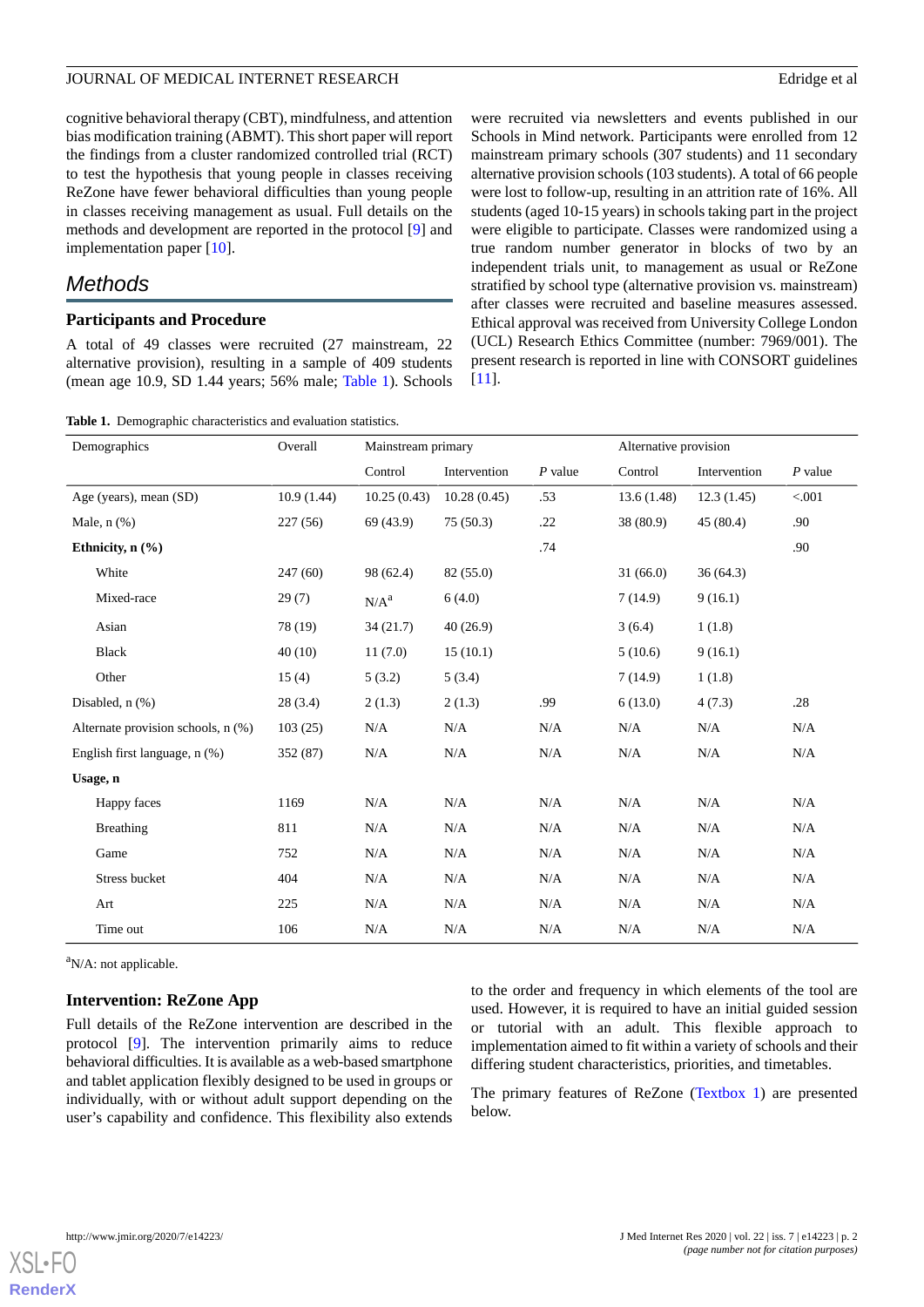#### JOURNAL OF MEDICAL INTERNET RESEARCH Edridge et al. Edridge et al.

#### <span id="page-2-0"></span>**Textbox 1.** The primary features of ReZone.

Stress bucket. The stress bucket lets the user add any stressors that they are experiencing to a bucket. They are then able to introduce activities that help them cope with each stressor. They can see the water in the bucket rise and fall as they add and relieve stressors. If the bucket reaches 50 stress points, it will overflow.

**Timeout.** Timeout asks the user to think through a time when they have felt stressed, angry, or upset. The user works through the events leading up to feeling this way and what happened afterward. The user can also think through what they could have done differently, thus guiding them to develop a behavioral plan. The timeout visualization is a rocket, and each thought process creates an exhaust cloud.

**Chill out.** Chill out uses breathing to help the user calm down and relax. Each chill out activity is based around an object or animal (ie, rabbit, jellyfish, ball, or square), using breathing in different ways.

**Art therapy.** The user can choose between a castle, dinosaur, fish, goat, heart, helicopter, unicorn, rocket, footballer, sea, or turtle to color in. There is a range of colors and tools to complete the drawing.

**Happy faces.** The user is given 30 seconds to find as many happy faces as they can, amongst other faces depicting negative emotions.

**Game***.* In the game Balloon Blast, the user taps the screen to move a balloon up, trying to avoid all the obstacles as hitting one will mean the game is over. The game provides a break or reward for the user in between uses of the other features.

#### **Measures**

All measures were self-reported by young people and administered in school by researchers or school staff in paper form. Baseline demographic data were collected and are reported in [Table 1.](#page-1-0) Emotional ( $\alpha = .78$ ) and behavioral difficulties  $(\alpha = .81)$  were measured using the 16-item Me and My School (M&MS) questionnaire [\[12](#page-4-10)]. Mental wellbeing was measured using the 7-item Short Warwick-Edinburgh Mental Wellbeing Scale ( $\alpha$ =.83) [\[13](#page-4-11)]. Empowerment was measured using the 6-item "self" subscale of the Youth Empowerment Scale-Mental Health ( $\alpha$ =.73) [[14](#page-4-12)]. Health-related quality of life was measured using the 6-item (with global health visual analog scale) EQ-5D-Y ( $\alpha$ =.63) [\[15](#page-4-13)].

#### **Intervention Usage**

Intervention usage data were collected in ReZone and exported to the data analysis software. There were 3467 usage sessions, which corresponds to 16.9 times per each of the 205 students in classes allocated to ReZone. The game (n=752), breathing exercises (n=811), and happy faces (n=1169) were used the most; stress bucket (n=404), art (n=225), and time out (n=106) were used the least. Based on teacher consultations, which are discussed elsewhere [\[10](#page-4-8)], usage methods and frequency varied across schools and students due to a variety of factors, including student characteristics, teacher priorities, and school environment.

#### **Analytic Strategy**

Means and standard deviations, for all measures, across conditions at baseline and follow-up, were calculated. Intention-to-treat and per-protocol analyses with four multilevel regressions were tested for each of the outcome variables with time nested within students within classrooms. Per-protocol analyses included only those that had completed follow-up. Model 0 was computed as the null model to examine the change

in outcome over time, without predictors. The intraclass correlation coefficients for each measure were 17% (emotional difficulties), 24% (behavioral difficulties), 7% (empowerment), 9% (wellbeing), and 3% (quality of life). We then entered school type (ie, alternative provision vs mainstream) as a fixed effect predictor to Model 1. In Model 2, patient-level grand mean-centered age, ethnicity, gender, and disability were entered as predictors. Demographics were controlled for in the analyses as there were significant differences in gender between groups at baseline within mainstream primary schools and age between groups within alternative provision schools [\(Table 1\)](#page-1-0). In the Final Model (Model 3), condition (ReZone vs management as usual) was entered as a predictor. The likelihood ratio test was used to compare the fit of Models 1, 2, and 3. For example, Model 1 was significant for behavioral difficulties and therefore compared to Model 2, which was significant. Models 1 and 2 were therefore retained in the final model, with Model 3 (final model) being compared to Model 2 using the likelihood ratio test. Models 1 and 2 were significant for empowerment and wellbeing and therefore retained in the final model. For emotional difficulties and quality of life, only Model 2 was significant and retained in the final Model.

### *Results*

The means and standard deviations of all study measures at baseline and postintervention are presented in [Table 2](#page-3-0). The likelihood ratio test for the intention to treat analysis was not significant for any of the final models compared to the previous significant model. There were no significant differences between the ReZone condition and management as usual in emotional difficulties ( $\chi^2$ <sub>1</sub>=0, *P*>.05), behavioural difficulties ( $\chi^2$ <sub>1</sub>=0.01, *P*>.05), empowerment ( $\chi^2$ <sub>1</sub>=0.01, *P*>.05), wellbeing ( $\chi^2$ <sub>1</sub>=0.05, *P*>.05), or quality of life ( $\chi^2$ <sub>1</sub>=0.3154, *P*>.05). The per-protocol results showed similar patterns.

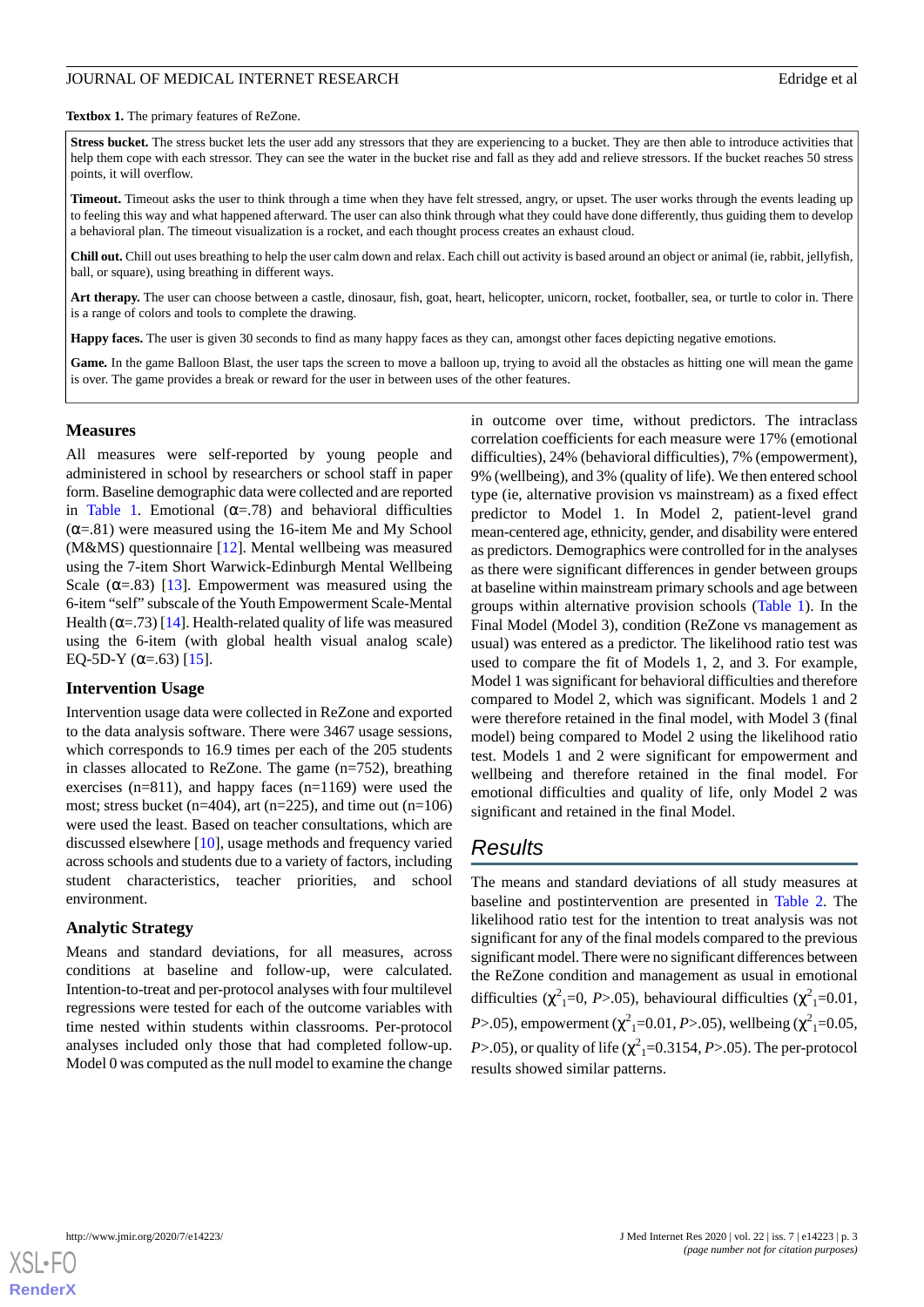#### JOURNAL OF MEDICAL INTERNET RESEARCH Edridge et al. Edridge et al.

<span id="page-3-0"></span>**Table 2.** Baseline and follow-up mean scores by condition. All values are provided as mean (SD).

|                               | Mainstream primary                  |                            |                |                | Alternative provision  |                        |                |                |
|-------------------------------|-------------------------------------|----------------------------|----------------|----------------|------------------------|------------------------|----------------|----------------|
| Outcome                       | Intervention $-$<br>T1 <sup>a</sup> | Intervention $-$<br>$T2^b$ | $Control - T1$ | $Control - T2$ | Intervention $-$<br>T1 | Intervention $-$<br>T2 | $Control - T1$ | $Control - T2$ |
| <b>Emotional difficulties</b> | 5.56 (3.38)                         | 5.18 (3.74)                | 6.27(3.38)     | 5.43(3.27)     | 6.08(3.91)             | 5.61(4.12)             | 5.48 (3.77)    | 6.08(4.03)     |
| Behavioral difficulties       | 3.31(2.27)                          | 3.28(2.44)                 | 3.32(2.24)     | 3.18(2.04)     | 5.45(2.37)             | 5.11(2.34)             | 5.57(2.35)     | 5.82(2.52)     |
| Empowerment                   | 24.53 (4.57)                        | 25.69(4.25)                | 24.65 (4.09)   | 25.13 (4.03)   | 22.96 (4.96)           | 23.61(5.74)            | 23.35(4.02)    | 23.79(4.25)    |
| Wellbeing                     | 24.11 (4.78)                        | 24.94 (5.41)               | 24.41 (5.18)   | 24.94 (5.06)   | 21.09(5.90)            | 23.61 (5.74)           | 21.76 (3.98)   | 21.93(4.65)    |
| Quality of life               | 6.13(1.60)                          | 6.46(5.86)                 | 6.28(1.48)     | 6.29(6.06)     | 6.20(1.24)             | 4.04(3.08)             | 6.30(1.32)     | 2.91(3.14)     |

 $a$ T1: Time 1.

 $bT2$ : Time 2.

# *Discussion*

This cluster randomized controlled trial examined the effectiveness of ReZone in reducing behavioral and mental health difficulties in young people. The study did not show a significant difference between those using ReZone and management as usual in the reduction of behavioral and emotional difficulties and improving empowerment, wellbeing, and quality of life.

Potential limitations of the study, implementation, and adoption barriers to digital interventions within schools have been discussed in depth [[10\]](#page-4-8). Implementation barriers to new digital interventions in schools include the technology itself, the adopter system, and the organization [[5](#page-4-4)]. The process of embedding ReZone into the school system can sometimes leave minimal time to utilize it successfully. Implementation strategies differed, with varying levels of teacher encouragement and consistency of scheduled ReZone use. Competing teacher priorities, opinions, and seniority of the school advocate could have impacted the time and drive to use the tool  $[10]$  $[10]$ .

ReZone was used a total of 3467 times throughout the 3-month study period, and current usage data show that ReZone is still being used 10 months poststudy (501 sessions over the last 3 months). Aggregated objective usage data is useful to indicate overall acceptability and use. However, teacher consultations (fully reported in [[10\]](#page-4-8)) suggested students either used ReZone frequently or not at all. Analysis of a dose-response effect could be improved by gathering further quantifiable individual school usage information related to implementation.

The usage statistics and teacher consultations indicated happy faces and breathing were the most used activities, while the stress bucket, art, and time out were used the least. Happy faces and breathing can be completed in only 1-2 minutes; they are a fun challenge/game type of activity, and most of the time can be completed without teacher assistance. The stress bucket and time out require more time to work through thought processes, requiring the user to be willing to think and talk about their feelings, needing teacher support (which is not always feasible).

The challenges discussed link to the emerging concept of gamification within digital mental health tools [[16](#page-4-14)[,17](#page-5-0)]. There are some basic elements of gamification within the most popular elements of ReZone. Further work on gamification combined

with other crucial processes such as co-design, could help address the broader issue of nonadoption and sustainability, with many users reporting that they stop the use of a health app after only two weeks [\[18](#page-5-1)]. This lack of consistency could be particularly applicable when working with young people in such settings as alternative provision schools. Pupil behavior often places higher demands on staff in alternative provision schools than in mainstream schools, and disengagement and loss of concentration are common issues.

Measures used were related to overall mental health, wellbeing, and behavior leading us to question how often a tool such as ReZone would need to be used to effect changes in broad domains and specifically in schools. If tools such as ReZone do not provide large-scale, substantial longer-term changes, we must also ask whether there is any impact on immediate feelings, behavior, and interactions. We did attempt to measure this by asking teachers to complete a few short questions related to how well students refocused and re-engaged after using ReZone. However, due to practical issues such as teacher demand, these were not completed. On reflection, this could have also been something students were asked to complete. It is also possible that effects were delayed, and further long-term data collection, such as one-year post-trial, may have shown differences [\[19](#page-5-2)[-21](#page-5-3)].

Due to the complex nature of digital interventions, traditional RCTs may be insufficient to assess efficacy [\[8](#page-4-6)]. As this study shows, there are multiple objective and subjective data sources available, including quantitative self-report data, objective usage data, and subjective qualitative data, while digital and school studies present particular challenges in adherence, sustainability, and roll-out [\[10](#page-4-8)]. As with psychotherapy research in general and a reliance on self-report measures, participant blinding was not possible, although true and independent randomization was used. Additionally, due to this being a pragmatic trial, there may have been other interventions the school and participants may have been using.

It is essential to publish negative results to avoid publication bias. These studies can still make a substantial contribution to the literature, learning, and informing the direction of future work [[22\]](#page-5-4). The negative results of this study could indicate that ReZone has a limited scope to impact change, that its utility is hampered by issues with implementation and nonadoption, and limitations of mHealth research in a school context. The results

```
XS • FC
RenderX
```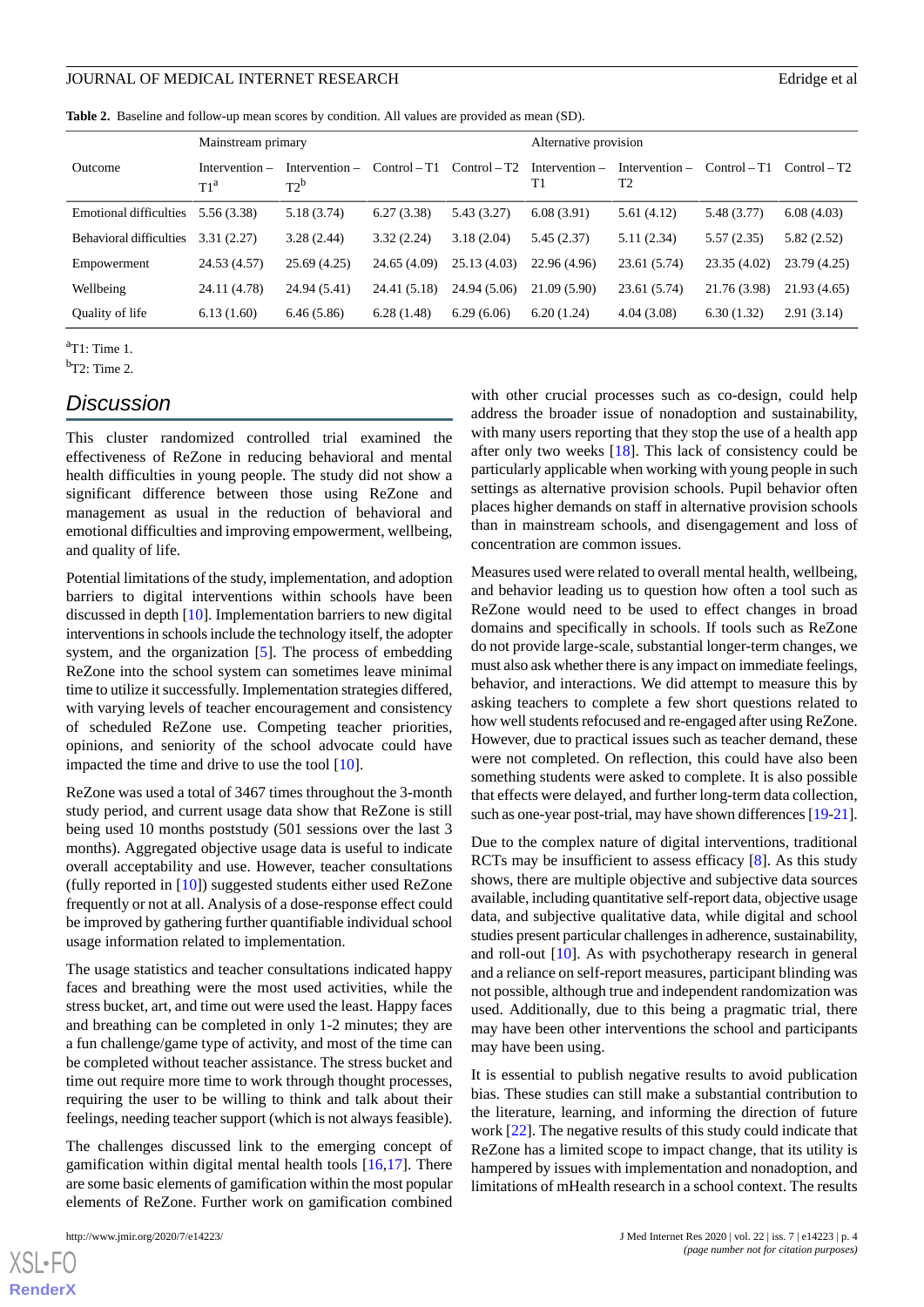#### JOURNAL OF MEDICAL INTERNET RESEARCH Education of the state of all the state of all the state of all the state of all the state of all the state of all the state of all the state of all the state of all the state of all th

may also suggest the limited applicability of the RCT study design for evaluating tools such as ReZone.

#### **Acknowledgments**

The research was supported by the National Institute for Health Research (NIHR) Collaboration for Leadership in Applied Health Research and Care North Thames at Bart's Health NHS Trust. The views expressed are those of the authors and not necessarily those of the NHS, NIHR, or Department of Health.

#### **Conflicts of Interest**

None declared.

#### <span id="page-4-0"></span>**References**

- <span id="page-4-1"></span>1. Deighton J, Lereya ST, Casey P, Patalay P, Humphrey N, Wolpert M. Prevalence of mental health problems in schools: poverty and other risk factors among 28,000 adolescents in England. Br J Psychiatry 2019 Jan 30:1-3. [doi: [10.1192/bjp.2019.19\]](http://dx.doi.org/10.1192/bjp.2019.19) [Medline: [30698513](http://www.ncbi.nlm.nih.gov/entrez/query.fcgi?cmd=Retrieve&db=PubMed&list_uids=30698513&dopt=Abstract)]
- <span id="page-4-2"></span>2. Fink E, Patalay P, Sharpe H, Holley S, Deighton J, Wolpert M. Mental Health Difficulties in Early Adolescence: A Comparison of Two Cross-Sectional Studies in England From 2009 to 2014. J Adolesc Health 2015 May;56(5):502-507. [doi: [10.1016/j.jadohealth.2015.01.023\]](http://dx.doi.org/10.1016/j.jadohealth.2015.01.023) [Medline: [25907650](http://www.ncbi.nlm.nih.gov/entrez/query.fcgi?cmd=Retrieve&db=PubMed&list_uids=25907650&dopt=Abstract)]
- <span id="page-4-3"></span>3. Mental Health of Children Young People in England, 2017. London: NHS Digital; 2018. URL: [https://digital.nhs.uk/](https://digital.nhs.uk/data-and-information/publications/statistical/mental-health-of-children-and-young-people-in-england/2017/2017) [data-and-information/publications/statistical/mental-health-of-children-and-young-people-in-england/2017/2017](https://digital.nhs.uk/data-and-information/publications/statistical/mental-health-of-children-and-young-people-in-england/2017/2017) [accessed 2020-06-19]
- <span id="page-4-4"></span>4. Hollis C, Falconer CJ, Martin JL, Whittington C, Stockton S, Glazebrook C, et al. Annual Research Review: Digital health interventions for children and young people with mental health problems - a systematic and meta-review. J Child Psychol Psychiatry 2017 Apr 10;58(4):474-503. [doi: [10.1111/jcpp.12663\]](http://dx.doi.org/10.1111/jcpp.12663) [Medline: [27943285](http://www.ncbi.nlm.nih.gov/entrez/query.fcgi?cmd=Retrieve&db=PubMed&list_uids=27943285&dopt=Abstract)]
- <span id="page-4-5"></span>5. Greenhalgh T, Wherton J, Papoutsi C, Lynch J, Hughes G, A'Court C, et al. Beyond Adoption: A New Framework for Theorizing and Evaluating Nonadoption, Abandonment, and Challenges to the Scale-Up, Spread, and Sustainability of Health and Care Technologies. J Med Internet Res 2017 Nov 01;19(11):e367 [\[FREE Full text](https://www.jmir.org/2017/11/e367/)] [doi: [10.2196/jmir.8775\]](http://dx.doi.org/10.2196/jmir.8775) [Medline: [29092808](http://www.ncbi.nlm.nih.gov/entrez/query.fcgi?cmd=Retrieve&db=PubMed&list_uids=29092808&dopt=Abstract)]
- <span id="page-4-6"></span>6. Donner A, Klar N. Pitfalls of and controversies in cluster randomization trials. Am J Public Health 2004 Mar;94(3):416-422. [doi: [10.2105/ajph.94.3.416\]](http://dx.doi.org/10.2105/ajph.94.3.416) [Medline: [14998805\]](http://www.ncbi.nlm.nih.gov/entrez/query.fcgi?cmd=Retrieve&db=PubMed&list_uids=14998805&dopt=Abstract)
- <span id="page-4-7"></span>7. Kaptchuk TJ. The double-blind, randomized, placebo-controlled trial. Journal of Clinical Epidemiology 2001 Jun;54(6):541-549. [doi: [10.1016/s0895-4356\(00\)00347-4\]](http://dx.doi.org/10.1016/s0895-4356(00)00347-4)
- 8. Michie S, Yardley L, West R, Patrick K, Greaves F. Developing and Evaluating Digital Interventions to Promote Behavior Change in Health and Health Care: Recommendations Resulting From an International Workshop. J Med Internet Res 2017 Jun 29;19(6):e232 [\[FREE Full text\]](https://www.jmir.org/2017/6/e232/) [doi: [10.2196/jmir.7126\]](http://dx.doi.org/10.2196/jmir.7126) [Medline: [28663162\]](http://www.ncbi.nlm.nih.gov/entrez/query.fcgi?cmd=Retrieve&db=PubMed&list_uids=28663162&dopt=Abstract)
- <span id="page-4-9"></span><span id="page-4-8"></span>9. Edbrooke-Childs J, Smith J, Rees J, Edridge C, Calderon A, Saunders F, et al. An App to Help Young People Self-Manage When Feeling Overwhelmed (ReZone): Protocol of a Cluster Randomized Controlled Trial. JMIR Res Protoc 2017 Nov 03;6(11):e213. [doi: [10.2196/resprot.7019](http://dx.doi.org/10.2196/resprot.7019)]
- <span id="page-4-10"></span>10. Edridge C, Deighton J, Wolpert M, Edbrooke-Childs J. The Implementation of an mHealth Intervention (ReZone) for the Self-Management of Overwhelming Feelings Among Young People. JMIR Form Res 2019 May 02;3(2):e11958 [\[FREE](https://formative.jmir.org/2019/2/e11958/) [Full text\]](https://formative.jmir.org/2019/2/e11958/) [doi: [10.2196/11958\]](http://dx.doi.org/10.2196/11958) [Medline: [31045499](http://www.ncbi.nlm.nih.gov/entrez/query.fcgi?cmd=Retrieve&db=PubMed&list_uids=31045499&dopt=Abstract)]
- <span id="page-4-11"></span>11. Schulz KF, Altman DG, Moher D, CONSORT Group. CONSORT 2010 Statement: updated guidelines for reporting parallel group randomised trials. BMC Med 2010 Mar 24;8(1):18 [[FREE Full text](https://bmcmedicine.biomedcentral.com/articles/10.1186/1741-7015-8-18)] [doi: [10.1186/1741-7015-8-18\]](http://dx.doi.org/10.1186/1741-7015-8-18) [Medline: [20334633](http://www.ncbi.nlm.nih.gov/entrez/query.fcgi?cmd=Retrieve&db=PubMed&list_uids=20334633&dopt=Abstract)]
- <span id="page-4-12"></span>12. Patalay P, Deighton J, Fonagy P, Vostanis P, Wolpert M. Clinical validity of the Me and My School questionnaire: a self-report mental health measure for children and adolescents. Child Adolesc Psychiatry Ment Health 2014;8(1):17 [\[FREE](https://capmh.biomedcentral.com/articles/10.1186/1753-2000-8-17) [Full text\]](https://capmh.biomedcentral.com/articles/10.1186/1753-2000-8-17) [doi: [10.1186/1753-2000-8-17\]](http://dx.doi.org/10.1186/1753-2000-8-17) [Medline: [24963344](http://www.ncbi.nlm.nih.gov/entrez/query.fcgi?cmd=Retrieve&db=PubMed&list_uids=24963344&dopt=Abstract)]
- <span id="page-4-13"></span>13. Stewart-Brown S, Tennant A, Tennant R, Platt S, Parkinson J, Weich S. Internal construct validity of the Warwick-Edinburgh Mental Well-being Scale (WEMWBS): a Rasch analysis using data from the Scottish Health Education Population Survey. Health Qual Life Outcomes 2009 Feb 19;7(1):15 [[FREE Full text](https://hqlo.biomedcentral.com/articles/10.1186/1477-7525-7-15)] [doi: [10.1186/1477-7525-7-15\]](http://dx.doi.org/10.1186/1477-7525-7-15) [Medline: [19228398\]](http://www.ncbi.nlm.nih.gov/entrez/query.fcgi?cmd=Retrieve&db=PubMed&list_uids=19228398&dopt=Abstract)
- <span id="page-4-14"></span>14. Walker JS, Thorne EK, Powers LE, Gaonkar R. Development of a Scale to Measure the Empowerment of Youth Consumers of Mental Health Services. Journal of Emotional and Behavioral Disorders 2009 Jun 05;18(1):51-59. [doi: [10.1177/1063426609337388\]](http://dx.doi.org/10.1177/1063426609337388)
- 15. EuroQol Group. EQ-5D-Y user guide: basic information on how to use the EQ-5D-Y instrument. 2014. URL: [https://euroqol.](https://euroqol.org/wp-content/uploads/2016/09/EQ-5D-Y_User_Guide_v1.0_2014.pdf) [org/wp-content/uploads/2016/09/EQ-5D-Y\\_User\\_Guide\\_v1.0\\_2014.pdf](https://euroqol.org/wp-content/uploads/2016/09/EQ-5D-Y_User_Guide_v1.0_2014.pdf) [accessed 2017-01-01]
- 16. Johnson D, Deterding S, Kuhn K, Staneva A, Stoyanov S, Hides L. Gamification for health and wellbeing: A systematic review of the literature. Internet Interv 2016 Nov;6:89-106 [\[FREE Full text\]](https://linkinghub.elsevier.com/retrieve/pii/S2214-7829(16)30038-0) [doi: [10.1016/j.invent.2016.10.002\]](http://dx.doi.org/10.1016/j.invent.2016.10.002) [Medline: [30135818](http://www.ncbi.nlm.nih.gov/entrez/query.fcgi?cmd=Retrieve&db=PubMed&list_uids=30135818&dopt=Abstract)]

[XSL](http://www.w3.org/Style/XSL)•FO **[RenderX](http://www.renderx.com/)**